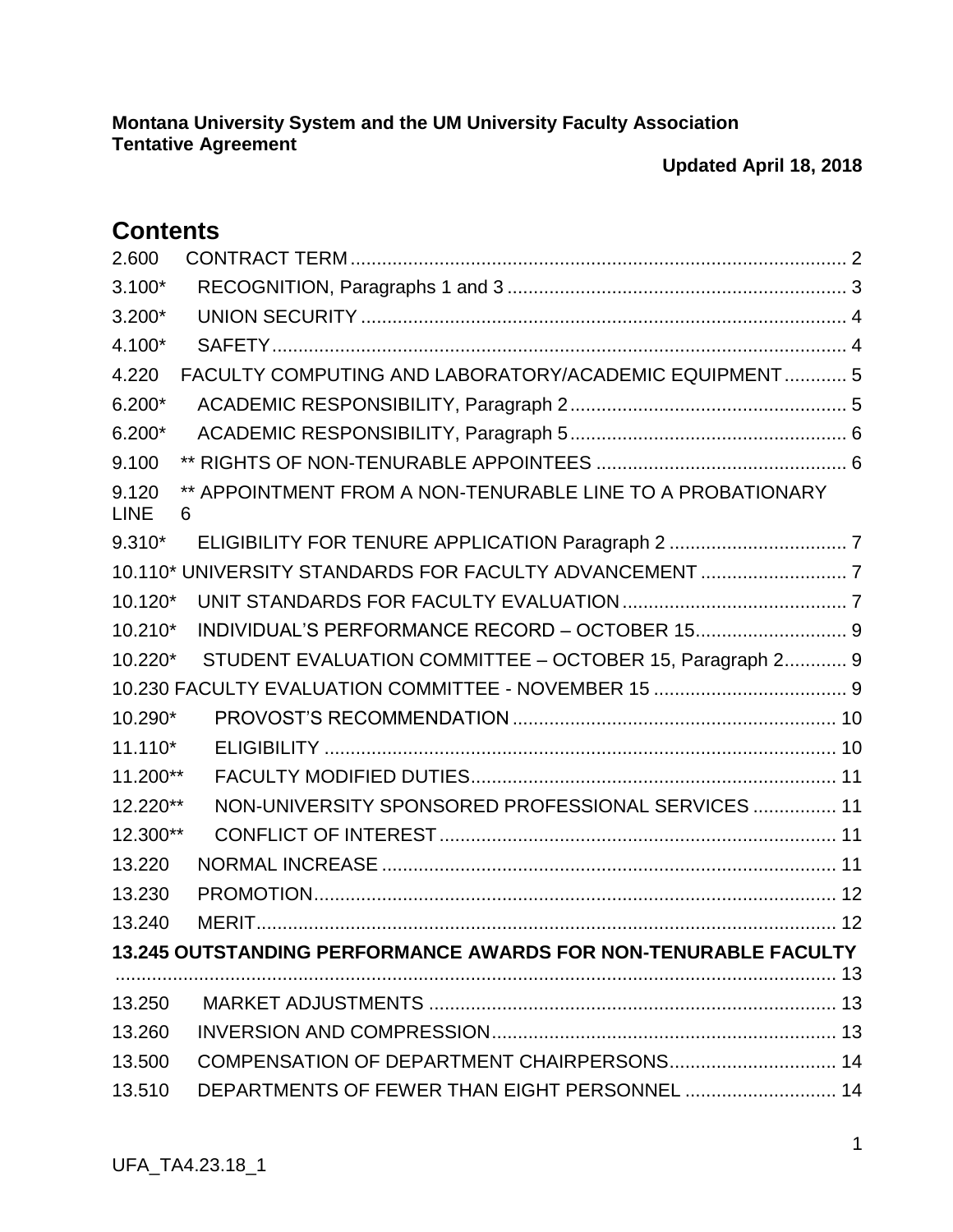### **Updated April 18, 2018**

| Appendix C--Memorandum of Agreement on Use of Moodle for Faculty Evaluation                                                                         |                                                              |  |  |  |  |
|-----------------------------------------------------------------------------------------------------------------------------------------------------|--------------------------------------------------------------|--|--|--|--|
| Appendix B--Memorandum of Understanding on the Application Procedure for 2017-<br>2018 Outstanding Performance Awards for Non-Tenurable Faculty  17 |                                                              |  |  |  |  |
| Appendix A - Memorandum of Understanding on Joint Task Force to Review CBA                                                                          |                                                              |  |  |  |  |
|                                                                                                                                                     |                                                              |  |  |  |  |
|                                                                                                                                                     |                                                              |  |  |  |  |
| 14.250**                                                                                                                                            |                                                              |  |  |  |  |
| 14.230**                                                                                                                                            |                                                              |  |  |  |  |
| 13.743**                                                                                                                                            |                                                              |  |  |  |  |
| 13.742*                                                                                                                                             | UNIVERSITY SYSTEM OPTIONAL RETIREMENT PROGRAM (TIAA-CREF) 15 |  |  |  |  |
| 13.650                                                                                                                                              |                                                              |  |  |  |  |
| 13.600                                                                                                                                              |                                                              |  |  |  |  |
| 13.530                                                                                                                                              | DEPARTMENTS HAVING MORE THAN SIXTEEN PERSONNEL  15           |  |  |  |  |
| 13.520                                                                                                                                              | DEPARTMENTS FROM EIGHT TO SIXTEEN PERSONNEL 14               |  |  |  |  |

This document confirms the MUS and UFA bargaining teams' mutual agreement on changes to CBA articles as shown below.

An asterisk (\*) next to the section number indicates this tentative agreement was signed on October 23, 2017.

A double asterisk (\*\*) next to the section number indicates the revision consists solely of a policy reference update.

## <span id="page-1-0"></span>2.600 CONTRACT TERM

This contract shall be in full force and effect from ten (10) working days after ratification or July 1, 2013 **2017**, whichever is later, to and including June 30, 2017 **2021**, and shall be considered as renewed from year to year thereafter unless either party notifies the other party in writing by December 1, prior to the date of expiration, of its desire to modify or terminate this agreement. The compensation provisions of this contract will expire on June 30, 2015 **2019**. **Negotiations for CBA Articles 10.000, 13.000 and 18.500-18.900 and/or any MOUs directly referencing CBA Articles 10.000, 13.000 and 18.500-18.900 for the period July 1, 2015 2019 to June 30, 2017 2021 will commence according to**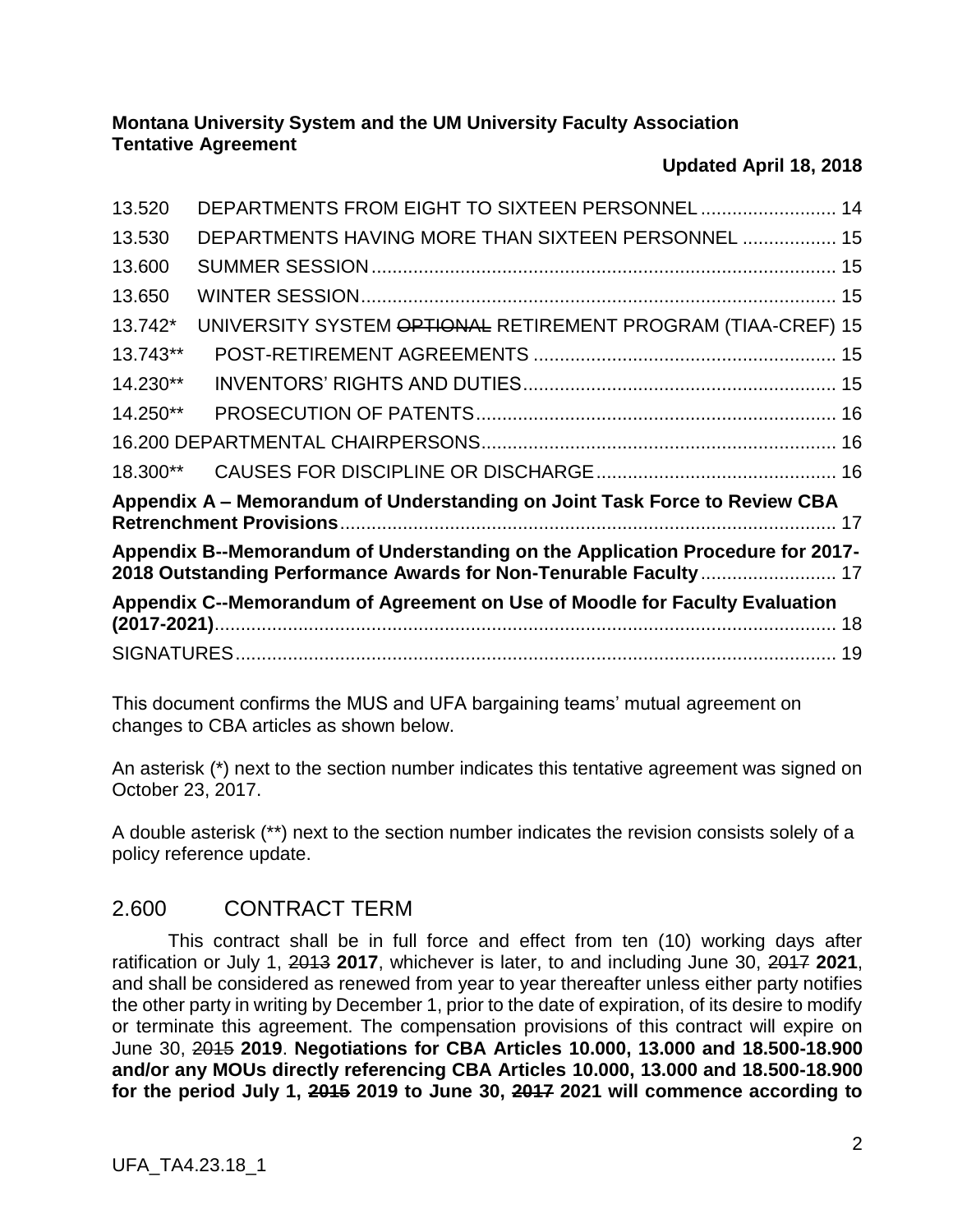### **Updated April 18, 2018**

**CBA 2.700.** At that time the parties may open other sections of this contract for negotiation only by mutual consent. Negotiations for the entire agreement for the period after July 1, 2017 **2021** will commence according to CBA 2.700.

## <span id="page-2-0"></span>3.100\* RECOGNITION, Paragraphs 1 and 3

The Board of Regents (Board) recognizes the UFA as the exclusive bargaining representative for all persons in the bargaining unit. The bargaining unit includes faculty on academic or fiscal year appointment to the rank of instructor, **lecturer**, assistant professor, associate professor, and professor with appointments that are half-time or greater. In addition, adjunct faculty on term-by-term appointment **non-tenure track faculty** who are half-time or greater (consistent with UM Policy 350; revised 10/13/2017 101.2; 07/01) for two or more successive semesters, excluding summer, shall be included in the bargaining unit concurrent with the second semester appointment. Any semester (excluding summer) without employment shall constitute a break in service for the purpose of determining consecutive employment. In addition, the bargaining unit shall include department chairpersons, divisional coordinators in the School of Education, program directors (of units listed in CBA 10.120), library faculty holding academic rank, replacement faculty, and otherwise eligible persons on terminal contract.

Excluded from the bargaining unit are**:**

- the Reserve Officer Training Corps faculty;
- part-time academic appointments for any service less than or not equivalent to at least one-half or more of a full-time academic-year appointment;
- the faculty of the Missoula College; and
- the faculty of the School of Law; as are
- **the faculty of the Family Medical Residency of Western Montana;**
- **the faculty of the Defense Critical Languages and Cultures Program of the Mansfield Center;**
- the Director and Associate Directors of the Bureau of Business and Economic Research;
- the Director of the Mansfield Center:
- the Director of the University **Flathead Lake** Biological Station; and
- the Director of the Applied Forest Management Program;
- all administrative personnel, including Deans, Associate Deans, and Assistant Deans (whose duties exceed one half or more time Administration);
- the President, Vice Presidents, and their administrative staff members.

Other directors of research units, centers and institutes (BOR 218.1) will be subject to scrutiny each fall semester by the UFA Administration Committee for the purpose of establishing their membership in the bargaining unit. Also excluded from the bargaining unit are all administrative personnel, including Deans, Associate Deans, and Assistant Deans (whose duties exceed onehalf or more time Administration). The President, Vice-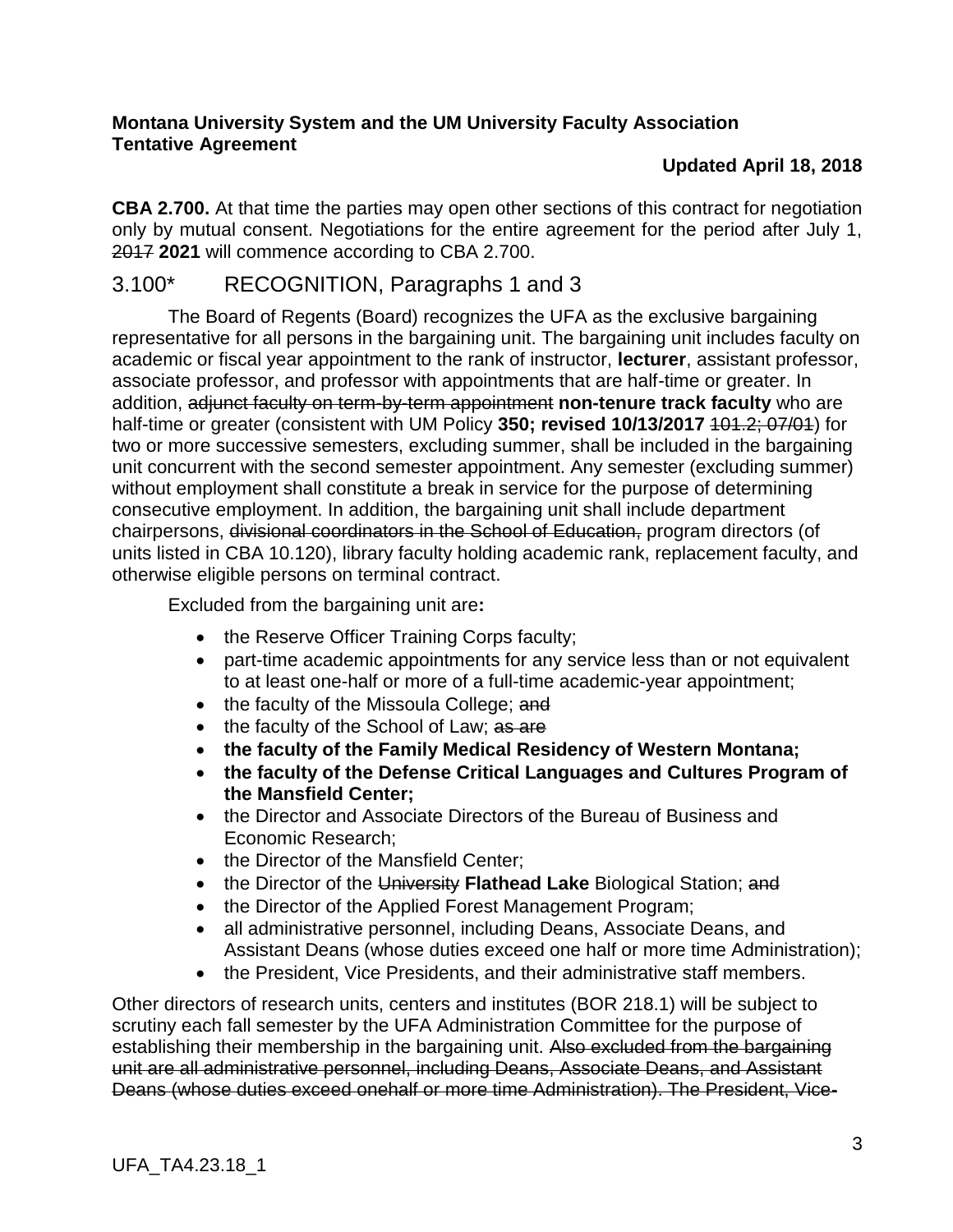#### **Updated April 18, 2018**

Presidents, and their administrative staff members shall also be excluded. While faculty of the School of Law may serve on the Faculty Senate (CBA 7.000) and committees as indicated in following sections, the compensation of Law School faculty is not covered by this contract.

## <span id="page-3-0"></span>3.200\* UNION SECURITY

1. Faculty members covered by the terms of this agreement shall not be required to become members of the union but must, as a term and condition of employment, pay a representation fee or follow the procedures for non-association with a labor organization on religious grounds found at 39-31-204, MCA.

2. All faculty members covered by the terms of this agreement shall within thirty (30) days of the signing of this agreement, or within thirty (30) days of employment, whichever is later, pay dues or a representation fee to the union. Faculty members who fail to comply with this requirement shall be discharged by the employer within thirty (30) days after receipt of written notice of default by the union. The union may make written notice of default and demand for discharge after the thirty (30) day period specified above. The employer shall initiate appropriate discharge actions under this section to insure discharge of the affected faculty member(s) on the 30th day from receipt by the employer of the union's written notice of default and demand for discharge. The union agrees to provide documentation to the employer that its representation fee rate is established in accordance with law.

The UFA shall protect and hold harmless the **MUS** from any claims, demands, suits, or any costs or fees related thereto, by reason of the **union's** performance or enforcement of the provisions of this section.

### <span id="page-3-1"></span>4.100\* SAFETY

The University shall provide a place of employment which does not endanger the health or safety of any member of the faculty. Faculty members shall notify the employer of any safety or health hazards observed incident to employment, and the employer shall investigate and institute appropriate remedial action.

In addition, a faculty member, based on a reasonable, good faith belief, shall have the rights to:

1. make a Crisis **Behavioral** Intervention Referral Team (CIRT **BIT**, or similar entity should the name change) referral involving a student to the Dean of Students when the referring faculty member concludes a student's behavior could threaten the health and safety of the student or the campus community. Health and safety may include mental health concerns. Faculty can use the CIRT **BIT** Referral Form.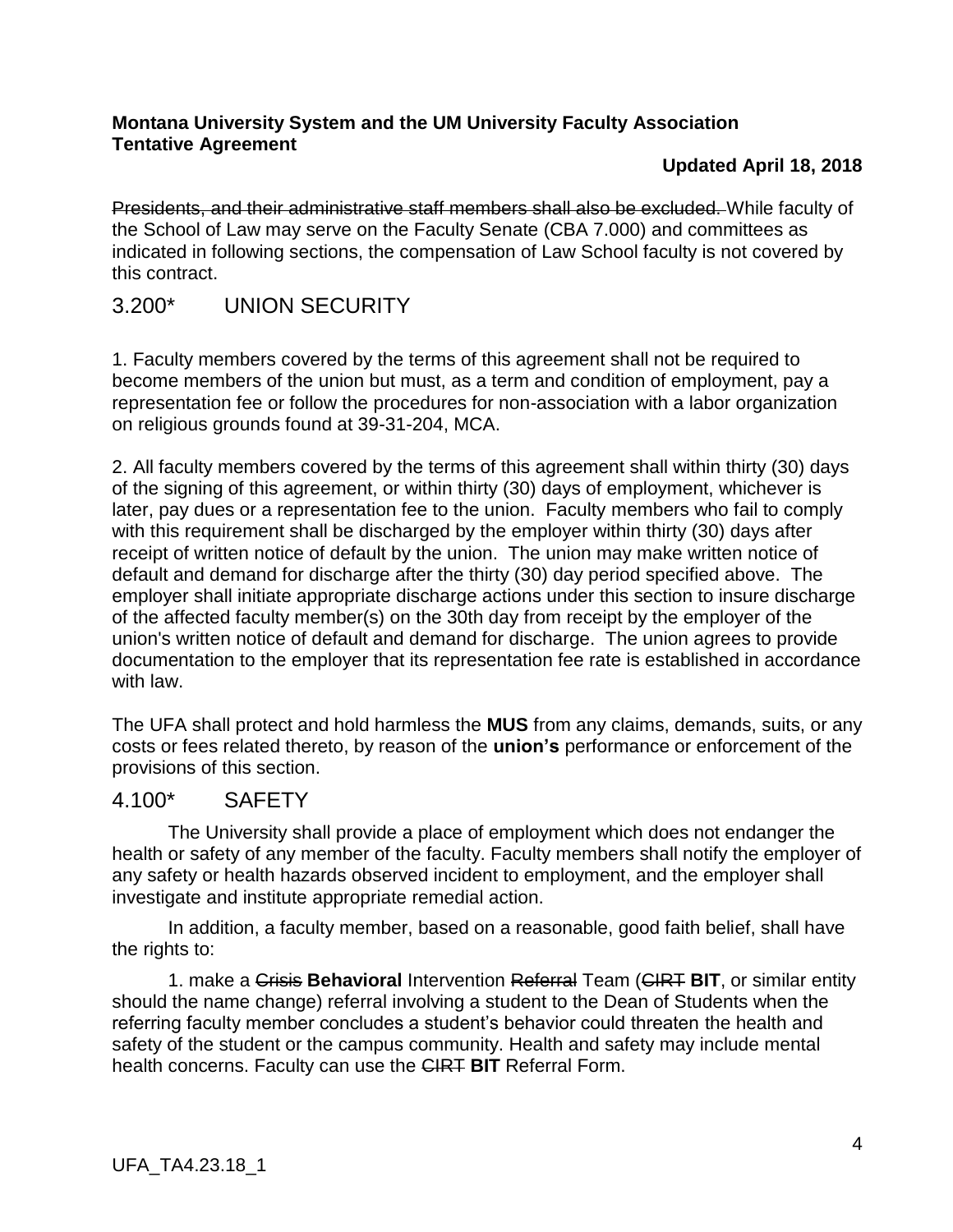### **Updated April 18, 2018**

2. report a suspected Student Code of Conduct violation, including but not limited to disruptive classroom student behavior, to the Dean of Students.

3. make anonymous CIRT **BIT** referrals. If a CIRT **BIT** Referral Form is designated by person making referral as ANONYMOUS, the referral shall be considered anonymous by all parties and in all subsequent University proceedings to the full extent permissible by law. No inferences about the identity of the person making the referral shall be allowed in any subsequent or related proceedings except as required by law.

4. contact the Counseling and Psychological services professional on call if they believe a student to be suicidal or suffering from symptoms of serious mental illness. In such cases, a call to campus or local law enforcement authorities may also be warranted.

No faculty member shall be subjected to adverse University action or reprisal of any kind for making a CIRT **BIT** referral, or failing to make a CIRT **BIT** referral, or for doing any of the actions, or failing to do any of the actions, in #1-4 above. It is understood that CIRT **BIT** referrals and inclusive materials are kept confidential unless otherwise prescribed by law or released by mutual agreement.

### <span id="page-4-0"></span>4.220 FACULTY COMPUTING AND LABORATORY/ACADEMIC EQUIPMENT

The funds reserved for faculty computing **[\$300,000 annually]** and laboratory and academic equipment [\$204,000 annually], and adjunct faculty teaching [\$100,000] will remain in the budget annually for their intended purposes. Faculty computing funds shall be allotted in their entirety for the purpose of providing information technology to faculty members. The replacement process for faculty computers will be managed by the Administration. **All faculty members will be offered and receive new computers at least every 4 years, unless a faculty member agrees otherwise.** The annual \$100,000 reduction of these funds from prior CBA will be allocated in FY16: \$100,000 to adjunct faculty teaching critical courses who have a strong history of employment with the University of Montana and in FY17: \$75,000 to adjunct faculty teaching critical courses who have a strong history of employment with the University of Montana and \$25,000 to fund Outstanding Perforamcne Awards for Non-Tenure Track Faculty implemented in accordance with the Memorandum of Understanding in CBA Appendix A. Documentation of these allocations will be provided to the UFA by March 15, 2016 and March 15, 2017.

**The Administration formally states its intention to improve financial support for library acquisitions, information technology, and facilities and equipment to support academic excellence and quality of faculty teaching and research.**

## <span id="page-4-1"></span>6.200\* ACADEMIC RESPONSIBILITY, Paragraph 2

As a member of a faculty, each person is expected to relate in a professional manner with colleagues in the academic community. Similarly, each faculty member is expected to participate in the work of the unit and of the institution. The expectation of professionally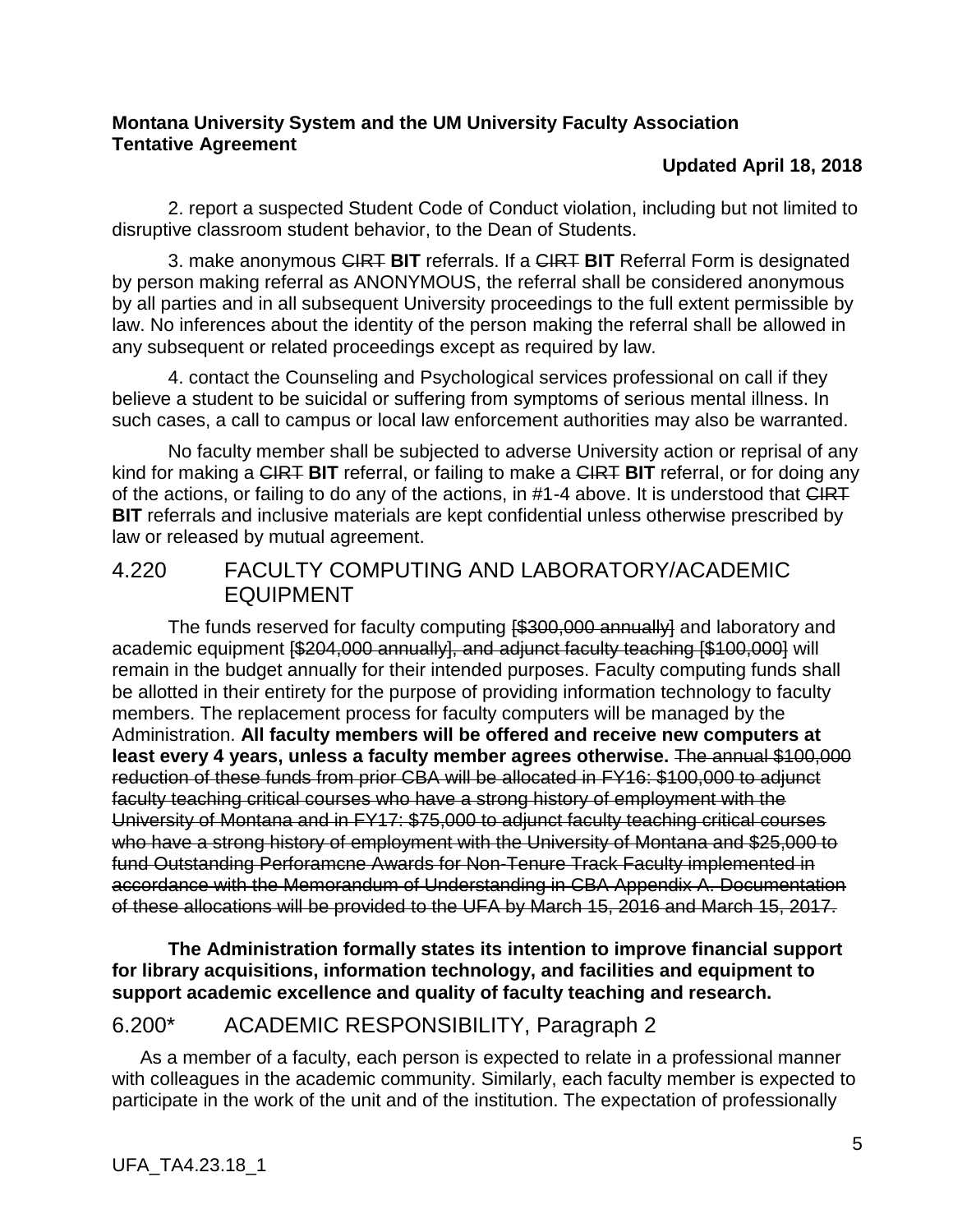### **Updated April 18, 2018**

respectful behavior by faculty shall, likewise, be reciprocal for UM administrators whereby they relate to faculty in the same manner. Faculty shall not be subject to abuse, threats, intimidation, bullying, discrimination (Section 2.800) or unprofessional behavior**, nor shall they subject others to abuse, threats, intimidation, bullying, discrimination, or unprofessional behavior.** The description of a safe and healthy workplace (Section 4.100) shall include professionalism as defined (Section 6.200) and non-discrimination (Section 2.800).

## <span id="page-5-0"></span>6.200\* ACADEMIC RESPONSIBILITY, Paragraph 5

**Faculty members should have a deep interest in students' progress and welfare. This includes maintaining a responsible, professional relationship with students and it may involve assisting assigned advisees, or mentoring students more generally. Advising typically helps students to develop and follow a plan for navigating a particular curriculum. Mentoring usually involves individualized support for students around issues of personal motivation, individual strengths, and exploration of career choices.** The faculty member should have a deep interest in the students' progress and welfare, which includes counseling and advising assigned advisees as well as other students on their program of study and other academic matters, and maintaining a responsible, professional relationship with the students. **Wherever applicable and taking into account the many differences in how academic advising is assigned and handled across the University**, **the faculty member should follow consensus best practices for faculty advising. Such best practices include offering face to face meetings between advisor and advisee each semester. Mentoring activities may occur less regularly but still benefit from use of best practices.** Both faculty member and advisee share responsibility for making the advising/mentoring relationship successful. The advisor and advisee should discuss the educational objectives suited to the advisee's demonstrated abilities and expressed interests. The advisor helps the advisee to understand the relationship between academic programs and undergraduate research opportunities, internships, study abroad programs, and other academic experiences provided by the University.

## <span id="page-5-1"></span>9.100\*\* RIGHTS OF NON-TENURABLE APPOINTEES

In addition to all of the rights and privileges defined in this contract and University Policy 101.2; 07/01) **UM Policy 350; revised 10/13/2017**, members of the bargaining unit holding non-tenurable appointments shall: (…/…)

## <span id="page-5-2"></span>9.120\*\* APPOINTMENT FROM A NON-TENURABLE LINE TO A PROBATIONARY LINE

Persons having held or holding, non-tenurable positions are elegible to compete for tenurable positions, and, if hired, prior service may be credited toward tenure (as indicated in 9.240). A shift from a non-tenurable appointment to a tenurable appointment requires a separate written agreement between the faculty member and the Unviersity **University**.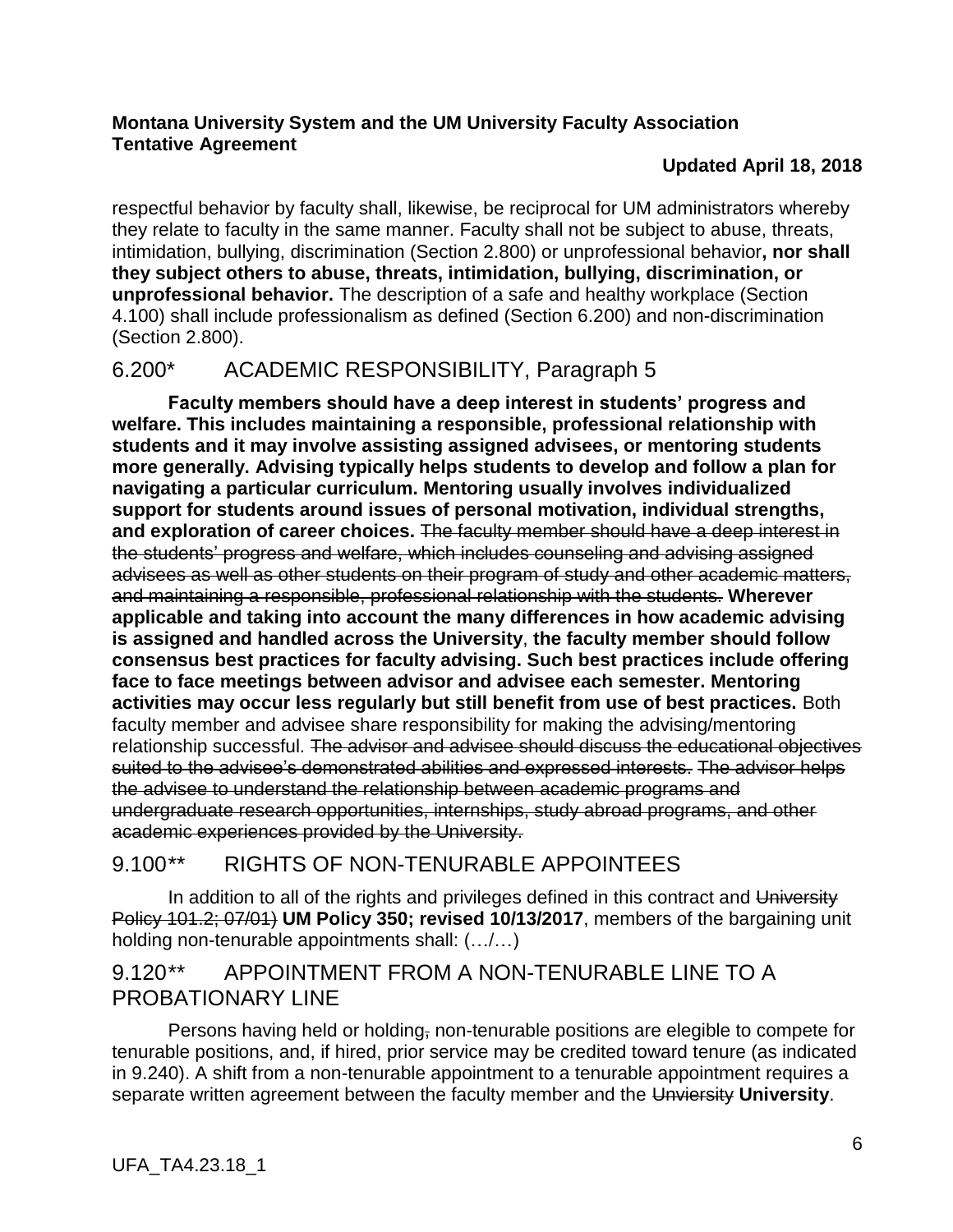### **Updated April 18, 2018**

The new base salary for such a shift will be calculated in accord with Sections 13.100 and 13.410.

Consistent with **UM Policy 350; revised 10/13/2017** University Policy 101.2 (as revised 7/2001), the Administration will annually provide a written report to the Faculty Senate (during its September meeting), with a copy to the UFA concerning the use of nontenurable faculty during the previous year.

## <span id="page-6-0"></span>9.310\* ELIGIBILITY FOR TENURE APPLICATION Paragraph 2

Tenure shall not be awarded in absence of application by the eligible faculty and approval of tenure by the employer. Application for tenure must be in accord with unit standards. No faculty member **beginning employment at UM in fall 2018 or later** may apply for tenure more than twice **once, except in extraordinary circumstances, with the approval of the dean and the Provost** under any circumstance. **No faculty member, hired before or after fall 2018, may apply for tenure more than twice under any circumstance.**

<span id="page-6-1"></span>10.110\* UNIVERSITY STANDARDS FOR FACULTY ADVANCEMENT

3. Salary Determination

c. Less-Than-Normal Increment: Either the absence of any performance or poor performance of assigned responsibilities within the scope of employment may constitute grounds for a less-than-normal increment **evaluation**. It is understood that the absence of performance in any one or two of the areas of teaching, research/creative activity, and public service does not justify a less-than-normal increment **evaluation** if the quantity of performance in the remaining area or areas is proportional to the FTE of the appointment, if the quality of performance in the remaining area or areas is at least normal, and if the individual has assigned duties solely in the remaining area or areas. **Failure to submit an IPR for evaluation by a faculty member, when required (see CBA 10.210, 10.340), is grounds for a less-than-normal increment.**

## <span id="page-6-2"></span>10.120\* UNIT STANDARDS FOR FACULTY EVALUATION

1. Units for Which Evaluation Standards are Required: The current academic units under the respective headings of The University of Montana for which unit standards for faculty evaluation are required are as follows:

Humanities and Sciences

Anthropology, Biological Sciences, Chemistry and Biochemistry, Communication Studies, Computer Sciences, Economics, English, Environmental Studies, Modern and Classical Languages and Literatures, Geography, Geosciences, History, Liberal Studies, Mathematical Sciences, Native American Studies, Philosophy, Physics and Astronomy, Political Science, Psychology, Sociology

Business Administration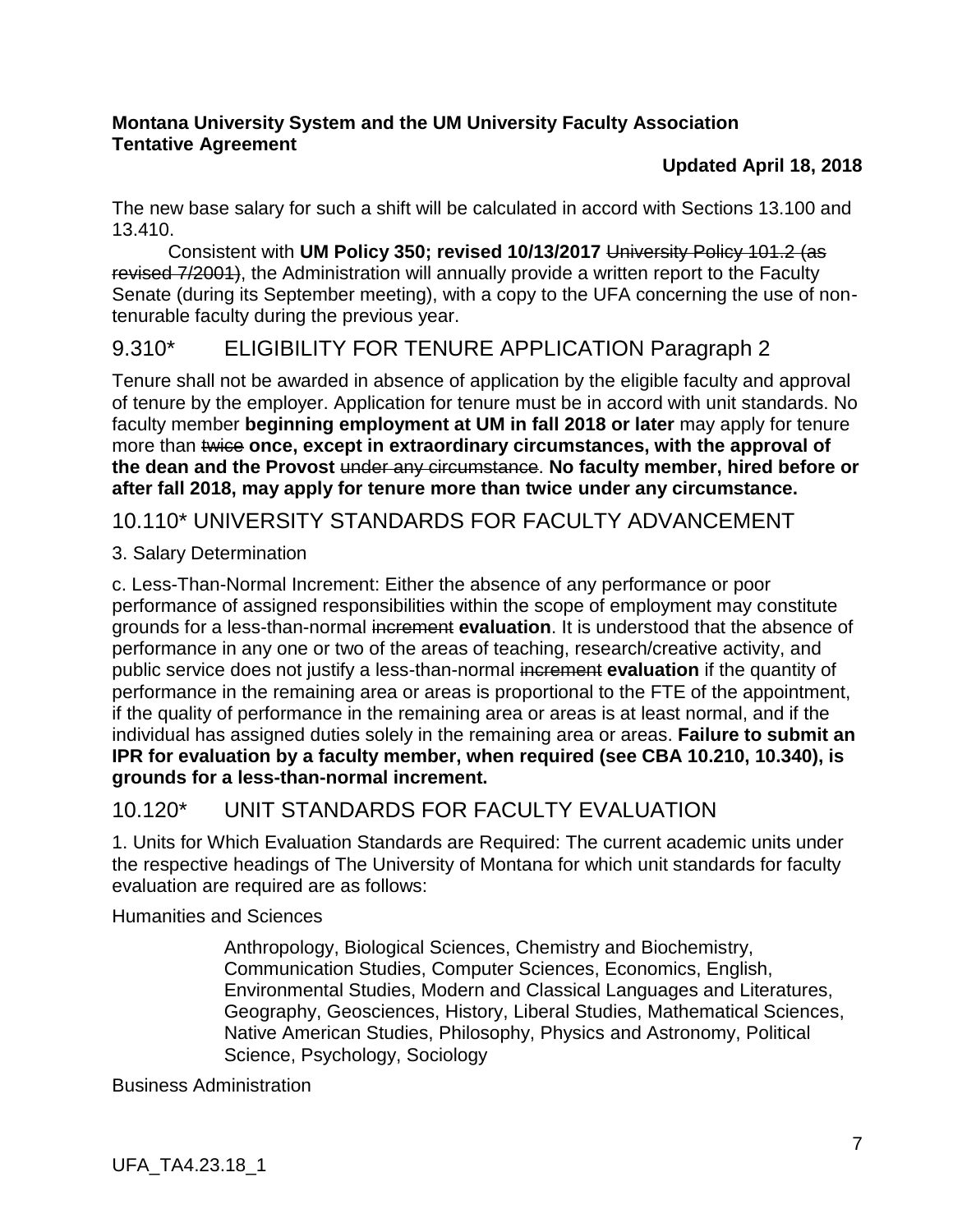#### **Updated April 18, 2018**

Accounting and Finance, Management Information Systems, Management and Marketing

Education and Human Sciences

Communicative Sciences and Disorders, Counselor Education, Curriculum and Instruction, Educational Leadership, Health and Human Performance

Forestry and Conservation

Ecosystem and Conservation Sciences, Forest Management, Society and **Conservation** 

Health Professions and Biomedical Sciences

Biomedical and Pharmaceutical Sciences, Pharmacy Practice, Physical Therapy and Rehabilitation Science, Public and Community Health, Social **Work** 

Journalism

Print Journalism, Radio/TV

Mansfield Library

Visual and Performing Arts

Art, Theatre & Dance, Media Arts, Music.

2. General Activities for Unit Standards: The following general activities, including those with an interdisciplinary and/or international focus, shall be given consideration in any evaluation for purposes of promotion, award of tenure, determination of salary increment, or recommendation for retention:

a. classroom performance;

b. student advising **and/or mentoring as described in section 6.200;**

c. scholarly publication or creative works;

d. participation in professional organizations or societies, receipt of awards in recognition of professional accomplishments, or speaking engagements related to one's professional field;

e. professional service demonstrated by consulting

f. or other outside work for agencies, communities, schools, etc.; serving on advisory boards; and service on campus committees;

g. research efforts related to grants, contracts, direction of student research, or professional research efforts incident to publication.

#### **h: student recruitment and retention activities**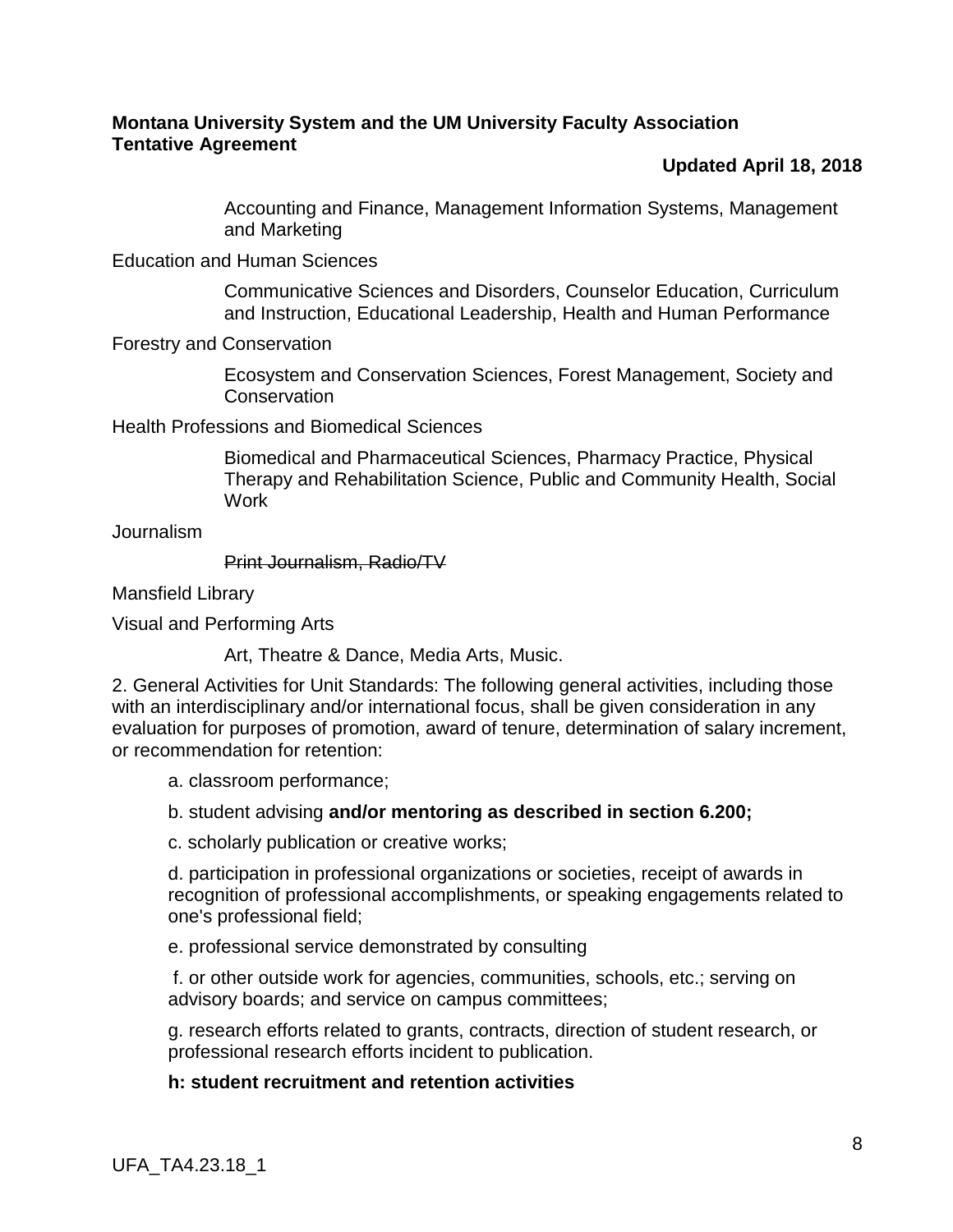#### **Updated April 18, 2018**

### <span id="page-8-0"></span>10.210\* INDIVIDUAL'S PERFORMANCE RECORD – OCTOBER 15

Upon approval of the UFA-Administration committee, electronic records as document files (e.g. Microsoft Word or .PDF) may be used to transmit documents during the evaluation process. **Faculty members should retain a complete version of original documents**  for reference and future use. However, a complete version of original documents shall be used for inclusion in the employee personnel file maintained by Human Resource Services.

### <span id="page-8-1"></span>10.220\* STUDENT EVALUATION COMMITTEE – OCTOBER 15, Paragraph 2

The committee shall review the teaching effectiveness of the faculty members in the bargaining unit who are in the academic unit for which the student evaluation committee is appointed. The unit shall either use an existing course evaluation form, prepare and use its own course evaluation form, or use the form prepared by the UFA-Administration Committee and shall make all completed course evaluation forms available to the student evaluation committee by September 20. Each faculty member must have at least one course evaluated each semester he/she teaches**; however, Unit Standards may require more than one or all courses to be evaluated each semester.** and provide t-The results of **all courses evaluated will be provided** to the student evaluation committee. The committee shall review course evaluations and may seek or receive relevant evidence from students who have taken courses from or have been advisees of the faculty member being evaluated. **The committee may refer to section 6.200 for guidance on expectations for faculty advising and/or mentoring of students.** The committee shall prepare a written evaluation of the teaching and advising of each faculty member whose performance is reviewed. Each written evaluation shall be signed by the chairperson of the Student Evaluation Committee and the faculty member being evaluated by October 15. A faculty member may append a response to the SEC report.

### <span id="page-8-2"></span>10.230 FACULTY EVALUATION COMMITTEE - NOVEMBER 15

By election each unit shall annually establish an evaluation committee of at least three (3) members of the unit, three of whom must be tenured or tenurable (i.e. tenure-track). Only tenured or tenure-track faculty are able to vote on tenure and promotion decisions. The committee members shall elect their own chairperson from among the committee membership. One student observer with all rights, save voting, shall be appointed by the committee chairperson from among the majors and/or graduate students in the unit.

The Committee shall apply the unit standards to review the performance of each faculty member in the unit and make a written recommendation with justification signed by the committee chairperson which shall, where appropriate, specifically address: (1) retention, (2) salary increment, (3) promotion, and (4) tenure, and which shall be forwarded to the department chairperson and the dean by November 15. To ensure and encourage candid professional assessment of the individual faculty member performance, materials solicited by the FEC from non-tenure-track, probationary faculty, and students will be guaranteed confidentiality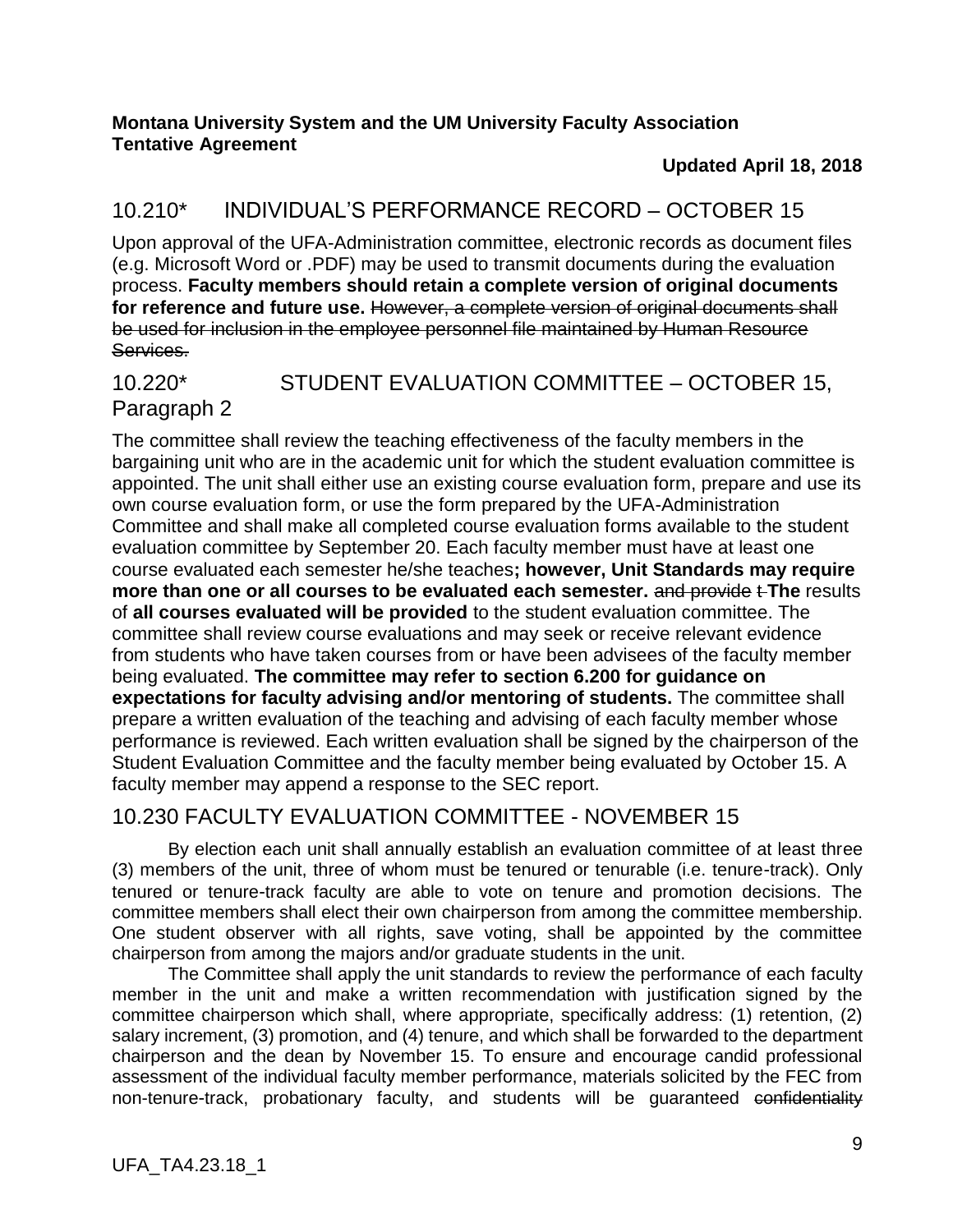### **Updated April 18, 2018**

**anonymity**. With the exception of solicited material from non-tenure-track, probationary faculty, and students, other persons submitting material to the FEC have no expectation of confidentiality **anonymity** and all materials submitted to the FEC will be signed. Student materials submitted to the SEC will be guaranteed confidentiality **anonymity**. Any material solicited at this, or subsequent steps, must be made available to the individual being evaluated within five (5) days of its inclusion. The individual is given ten (10) days to prepare a written response, which becomes part of the evaluation record. All subsequent deadlines will be postponed concomitantly. **Notwithstanding the above, individual units may opt to allow the FEC to solicit and use anonymous external peer review to assist the FEC in decisions for promotion and tenure.**

At all times during the evaluation process, from the Faculty Evaluation Committee through the deliberation of the Provost, unsolicited materials may not be used as part of the evaluation unless they are signed. Signed materials thus submitted will be made available to the faculty member being evaluated in accord with the preceding paragraph. Unlike materials solicited by the FEC, unsolicited materials have no expectation ofconfidentiality **anonymity** of the identity of their author.

The rest of this section to remain the same.

## <span id="page-9-0"></span>10.290\* PROVOST'S RECOMMENDATION

The decision of the Provost shall be based on the total evaluation record, including findings and recommendations of the Appeals Committee, shall be consistent with his/her overall administrative responsibilities, and shall constitute the final 46 institutional recommendation to the Board regarding matters of faculty retention, salary increment, promotion, and tenure. The recommendation shall be forwarded to each faculty member by April 25 provided all other recommendations have been timely forwarded and no matter is under appeal. In legislative years, the Provost's decision shall be forwarded by May 15 or thirty (30) days after ratification of the agreement, whichever is later. The Provost, after consultation with the Vice President for Research and Creative Scholarship, will forward recommendations for research faculty on an identical timeline.

## <span id="page-9-1"></span>11.110\* ELIGIBILITY

Only tenured faculty are eligible to apply for sabbatical assignment. Any tenured faculty member who has **been awarded tenure and** completed six (6) years of satisfactory service at The University of Montana prior to the year for which sabbatical assignment is requested shall be eligible to apply for such assignment and must apply for the sabbatical in the academic year prior to beginning the assignment. Credited prior service **toward tenure**, not at the University of Montana, does not count toward sabbatical eligibility unless it is written into the original offer letter for hire. The deadline for application (stated in 11.140) applies. A faculty member starting a sabbatical assignment shall have completed at least twelve (12) semesters or their equivalent of full-time service at The University of Montana since a prior sabbatical assignment. The elapsed academic terms need not be consecutive, but no more than two (2) semesters shall be counted for any one (1) fiscal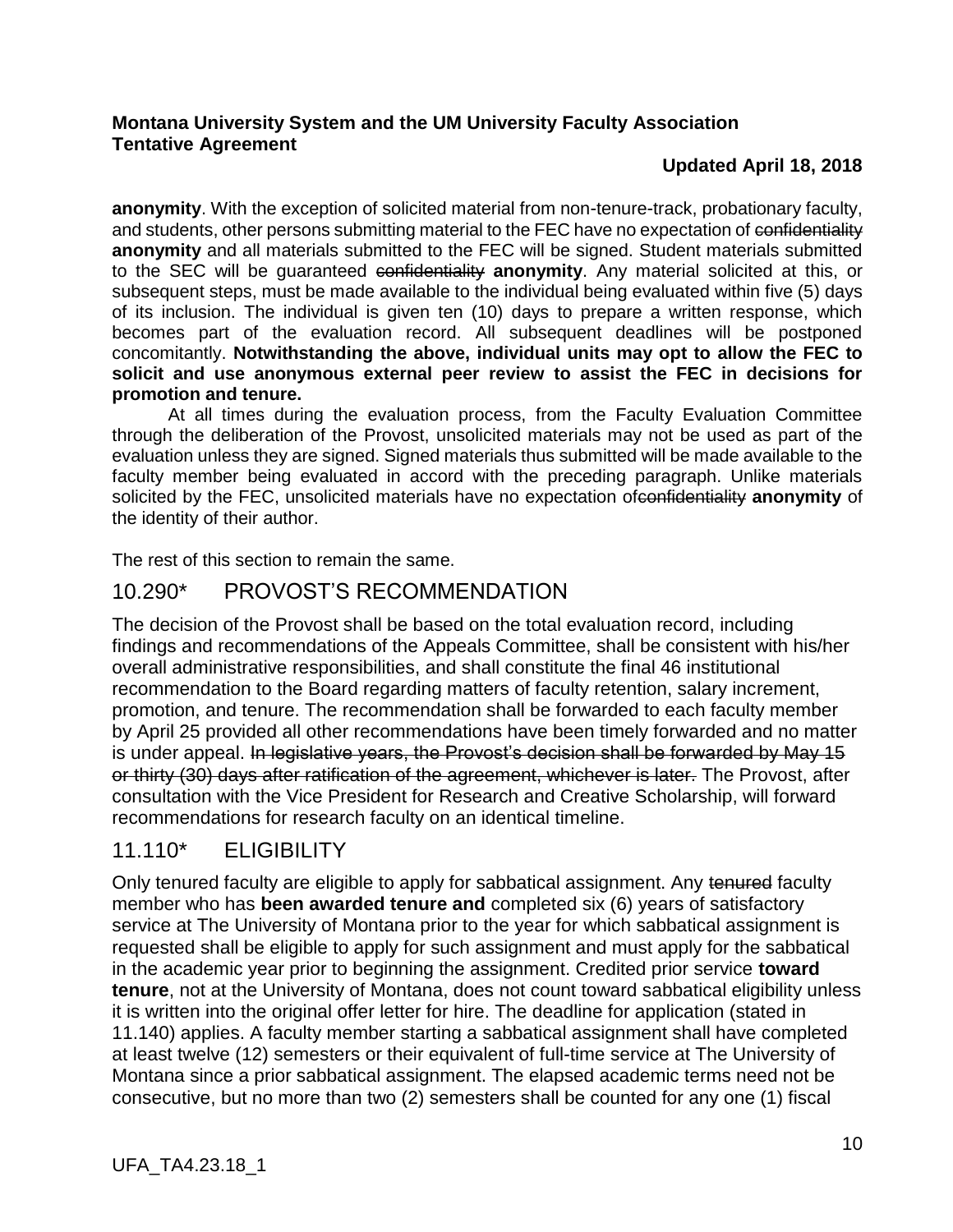#### **Updated April 18, 2018**

year. Academic terms for which other types of leave were granted shall be excluded in determining academic terms of service.

# <span id="page-10-0"></span>11.200\*\* FACULTY MODIFIED DUTIES

Paragraph 1 to remain the same

Regarding implementation and ongoing application of FMD: UM Human Resource Services (HRS) shall receive the faculty application, determine eligibility and apply FMD provisions (CBA 11.200). FMD implementation and applications shall be consistent with University policy (UM 101.6, 01/08) **UM Policy 330, revised 2/28/2017** the provision of which shall be subject to collective bargaining through the UFA-ADM committee (CBA 8.000).

### <span id="page-10-1"></span>12.220\*\* NON-UNIVERSITY SPONSORED PROFESSIONAL SERVICES

Paragraphs 1-6 to remain the same

Moreover, the University also has a Policy on Consulting (**UM Policy 320, revised 2/28/2017** Policy 101.5) to which faculty members are referred. The reporting of nonuniversity sponsored professional activity is found in section 12.400.

## <span id="page-10-2"></span>12.300\*\* CONFLICT OF INTEREST

A conflict of interest is a conflict between public duty and private interest. According to **UM Policy** 410**703, revised 5/25/2017,** faculty must annually file a written disclosure with the University of Montana indicating the absence or presence of a potential or actual conflict of interest on an annual basis.

Paragraph 2 to remain the same.

### <span id="page-10-3"></span>13.220 NORMAL INCREASE

- **1. 2017-2018 – Salary levels will be maintained at the 2016-2017 rate.**
- **2. 2018-2019 - The normal salary increase paid for the 2018-2019 academic year shall be 2% added to the base salary effective February 1, 2019.<sup>1</sup>**

 $\overline{a}$ 

<sup>1</sup> **New hires will not be eligible for the normal increase in the year their employment becomes effective. This increase to base salary will be paid for 4 of 10 months for AY faculty and for 5 of 12 months for FY faculty for the first year only (FY19). At the time of signing this agreement, neither party to this agreement intends these effective dates to be or to set a precedent for the effective dates of normal increases in future contracts.**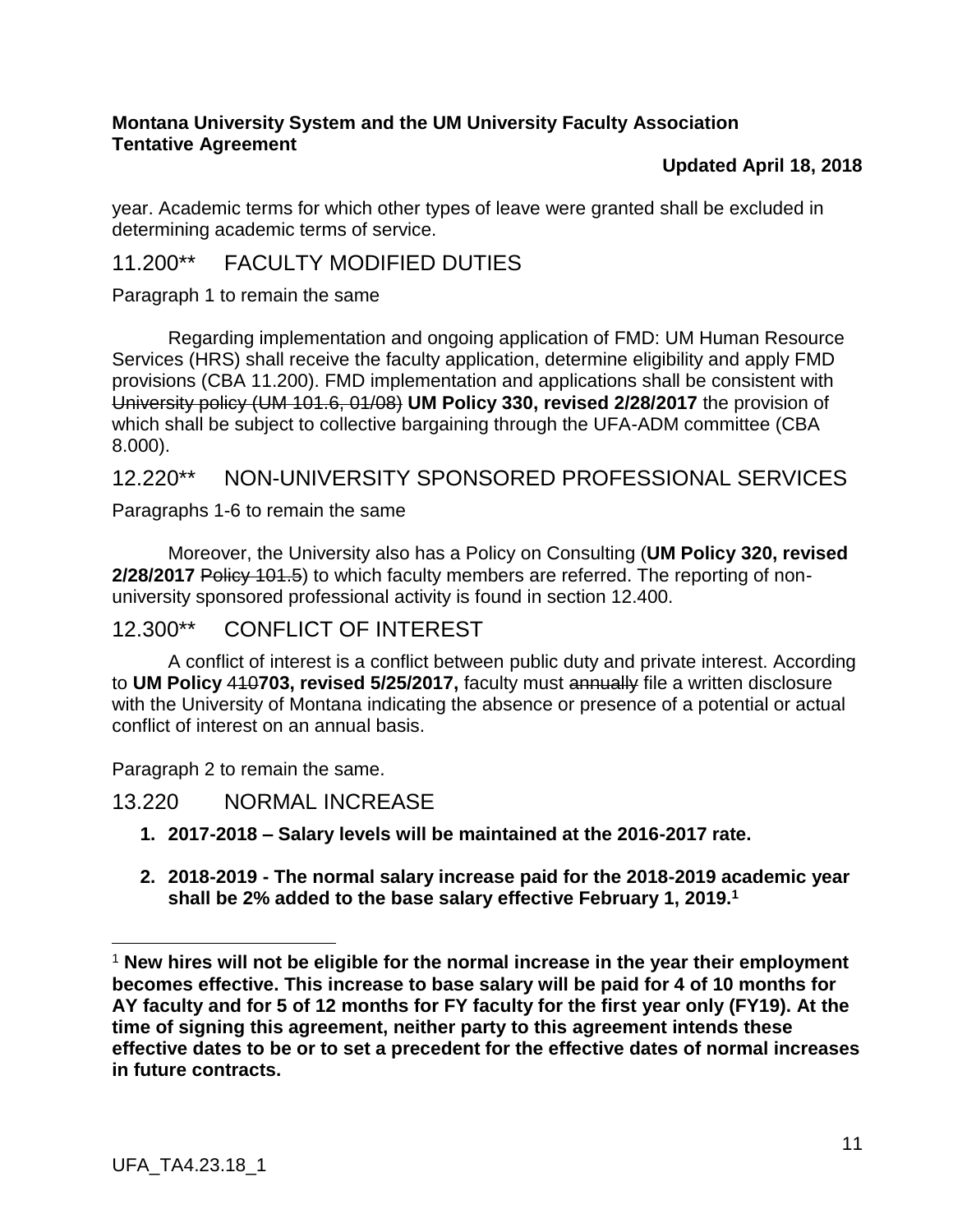#### **Updated April 18, 2018**

### <span id="page-11-0"></span>13.230 PROMOTION

- 1. **2017-2018** Faculty members promoted during the **2017-18** academic year to the rank of associate professor, consistent with the promotion procedures of this contract, shall have an amount equal to \$3,500 added to their base salary effective October 1, **2017**. Faculty members promoted during the **2017-18** academic year to the rank of full professor, consistent with the promotion procedures of this contract, shall have an amount equal to \$6,500 added to their base salary effective October 1, **2017**.
- 2. **2018-2019** Faculty members promoted during the **2018-19** academic year to the rank of associate professor, consistent with the promotion procedures of this contract, shall have an amount equal to \$3,500 added to their base salary effective October 1, **2018**. Faculty members promoted during the **2018-19** academic year to the rank of full professor, consistent with the promotion procedures of this contract, shall have an amount equal to \$6,500 added to their base salary effective October 1, **2018**.
- **3. For promotions in AY 2017-18 and AY 2018-19, faculty on fiscal year appointments will receive 1.22 times the promotion amounts stated in 1 and 2 above added to base salary; that is, \$4,270 for promotion to Associate Professor and \$7,930 for promotion to Full Professor. Effective dates of October 1, 2017, and October 1, 2018, respectively, are the same as for academic year faculty.**

## <span id="page-11-1"></span>13.240 MERIT

The following merit awards pool shall be allocated to compensate outstanding faculty performance. Merit pay shall be in addition to other salary increments provided in this contract. No faculty member may earn a merit in the same year that a promotion is granted. The awarding of merit pay shall be consistent with the unit standards of the faculty evaluation procedures in this contract.

Faculty members receiving a merit award during the **2017-2018** or **2018-2019** academic years, consistent with the procedures of this contract, shall have an amount equal to \$2,500 added to their base salary effective October 1, **2017** and an amount equal to \$2,500 added to their base salary effective October 1, **2018** respectively.

|           | Number of Merits | Value of Merits |
|-----------|------------------|-----------------|
| 2017-2018 | 80               | \$2,500         |
| 2018-2019 | 80               | \$2,500         |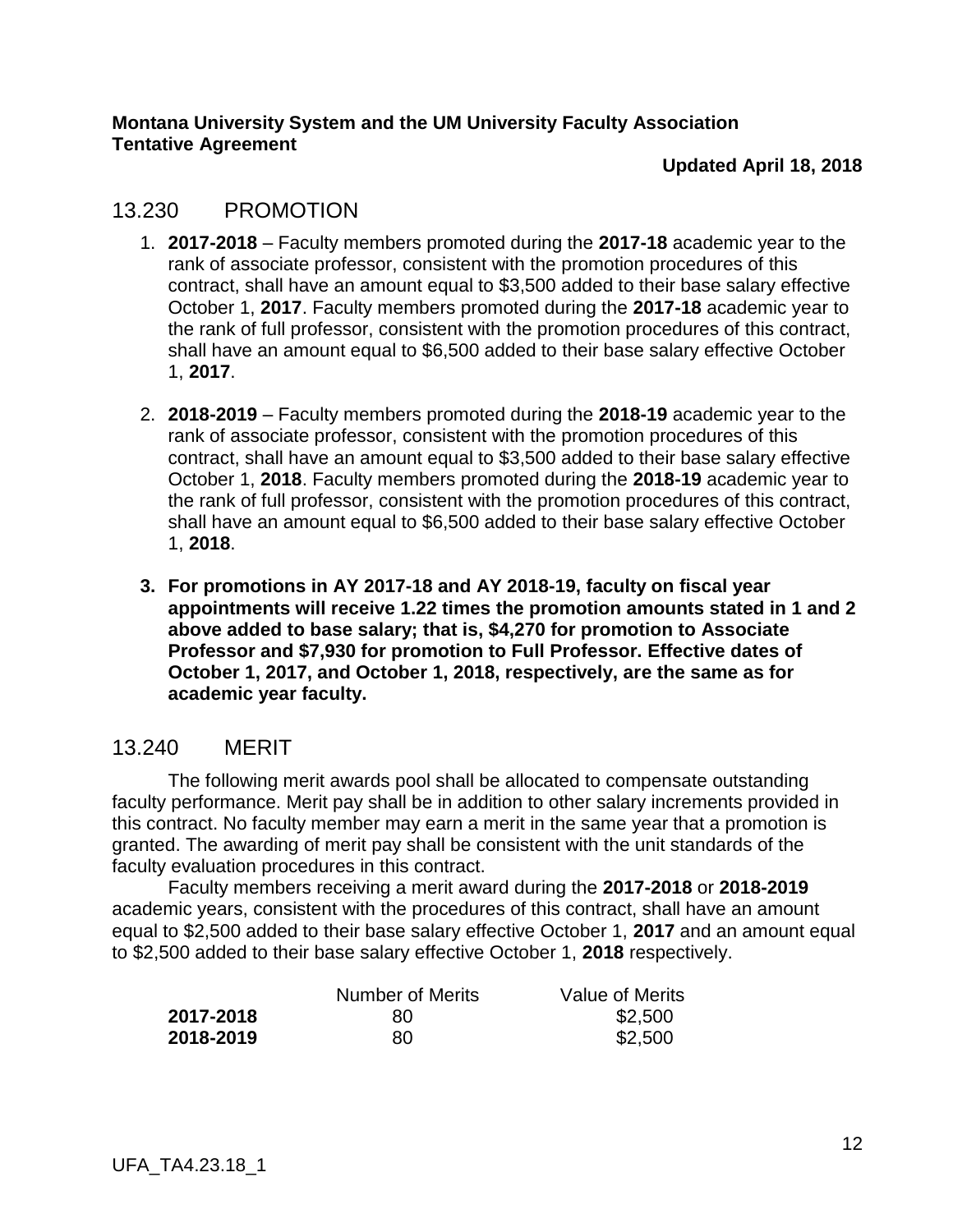**Updated April 18, 2018**

### <span id="page-12-0"></span>**13.245 OUTSTANDING PERFORMANCE AWARDS FOR NON-TENURABLE FACULTY**

**The following awards pool shall be allocated to compensate outstanding nontenurable faculty performance. Award pay shall be in addition to other salary increments provided in this contract. See Appendix B of this contract for the application procedure for Outstanding Performance Awards.**

**Non-tenurable faculty members receiving an award during the 2017-18 academic year shall have \$2,500 paid as per Appendix B of this contract. Those receiving an award during the 2018-19 academic year shall have \$2,500 paid in their June 1, 2019 paycheck. These awards will be paid on a one-time-only basis and will not be added to base salary.** 

| 2017-18<br>2018-19 | 10 Awards \$2,500 each<br>10 Awards \$2,500 each |
|--------------------|--------------------------------------------------|
| ח מח נ             | MADIZET AN ILIOTMENITO                           |

## <span id="page-12-1"></span>13.250 MARKET ADJUSTMENTS

Market adjustments are authorized to adjust a base salary to reflect market conditions for tenured and tenure-track faculty members of the bargaining unit. To be eligible for a market adjustment a faculty member must have received a written offer of employment from another institution or present compelling evidence of their marketability. In both cases, the chair will secure the endorsement of a majority of the tenure **tenured** and tenure-track faculty in the academic unit. Before granting a market adjustment to faculty who do not have an offer of employment from another institution, the UFA-Administration/Contract-Maintenance Committee must approve the request. The Provost will have the final approval on all market adjustments. A report of market adjustment awards will be provided to the UFA Executive Board each September for the previous year.

### <span id="page-12-2"></span>13.260 INVERSION AND COMPRESSION

Inversion and compression adjustments are authorized to offer additional base compensation to tenured and tenure-track faculty members of the bargaining unit. Before granting an inversion or compression adjustment, the UFA-Administration Committee shall be consulted.

The terms inversion and compression shall refer to circumstances where individual base salary compensation for senior faculty does not keep pace with that of newly hired or junior faculty. Compression is the narrowing of salary differentials over time between junior and senior faculty within a unit resulting in a relatively small individual base salary difference between faculty regardless of skills, rank or experience. Inversion is an extreme form of compression that refers to a situation where a newer faculty is hired at an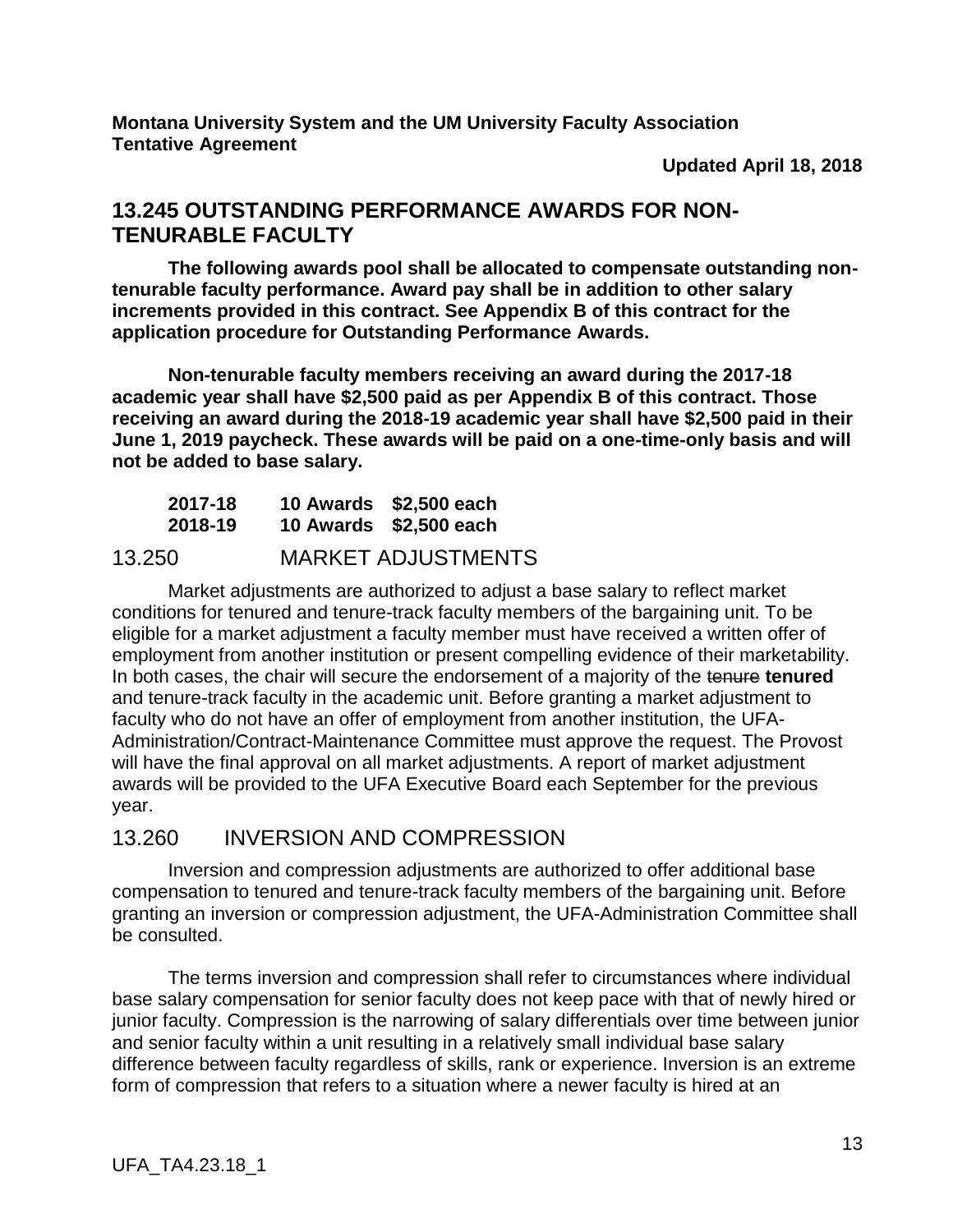#### **Updated April 18, 2018**

individual base salary that exceeds that of a senior faculty at the same or higher rank within the unit.

The Administration shall use individual base salary data to calculate inversions and compressions on an annual basis. All merit increments earned by a faculty member during their employment at UM that are subsequent to any market adjustment made for a faculty member shall be excluded from base salary for purposes of calculating inversion/compression adjustments**.** Based on magnitude, faculty experiencing inversion or compression shall be ranked on a funding priority list including all units. The highest ranked priority on the descending list shall be the most inverted to least inverted and then from most compressed to least compressed.

Effective October 1, **2017**, the Administration shall implement **\$125,000 (one hundred twenty five thousand)** worth of inversion/compression base salary adjustments for members of the bargaining unit.

Effective October 1, **2018**, the Administration shall implement **\$150,000 (one hundred fifty thousand)** worth of inversion/compression base salary adjustments for members of the bargaining unit.

The maximum annual inversion/compression adjustment to any faculty member's base salary shall be \$1,000 (one thousand), unless the funding priority list identifies fewer than **125 (one hundred twenty five) faculty members as inverted and compressed in FY18 and 150 faculty members as inverted and compressed in FY19**, in which case this annual maximum may be set higher.

## <span id="page-13-0"></span>13.500 COMPENSATION OF DEPARTMENT CHAIRPERSONS

Contingent upon the performance of duties described in Section 16.220, extra compensation for department chairpersons shall be provided according to the following general guidelines.

## <span id="page-13-1"></span>13.510 DEPARTMENTS OF FEWER THAN EIGHT PERSONNEL

For departments having fewer than eight (8) FTE personnel directly supervised by the chairperson: a minimum of one-fifth (1/5) release time and an academic year stipend of **\$3,600** for **2017-2018** and **\$3,600** for **2018-2019** effective October 1, **2017**, and October 1, **2018**, respectively.

## <span id="page-13-2"></span>13.520 DEPARTMENTS FROM EIGHT TO SIXTEEN PERSONNEL

For departments having eight (8) to sixteen (16) FTE personnel directly supervised by the chairperson: a minimum of one-fourth (1/4) release time and an academic year stipend of **\$4,100** for **2017-2018** and **\$4,100** for **2018-2019**, effective October 1, **2017**, and October 1, **2018**, respectively.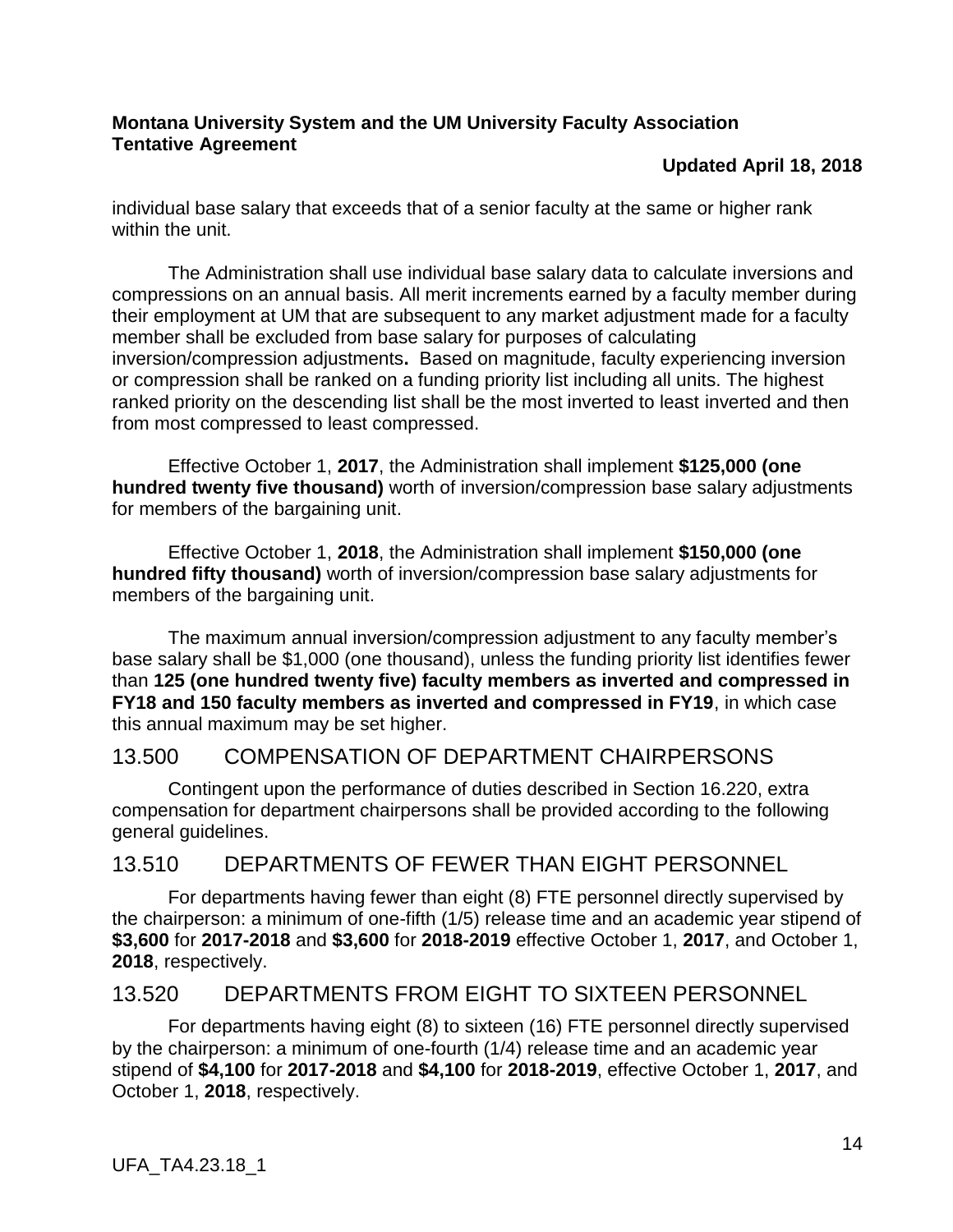### **Updated April 18, 2018**

## <span id="page-14-0"></span>13.530 DEPARTMENTS HAVING MORE THAN SIXTEEN PERSONNEL

For departments having more than sixteen (16) FTE personnel directly supervised by the chairperson: a minimum of one-fourth (1/4) release time and an academic year stipend of **\$4,600** for **2017-2018** and **\$4,600** for **2018-2019**, effective October 1, **2017**, and October 1, **2018**, respectively.

### <span id="page-14-1"></span>13.600 SUMMER SESSION

The rate of pay for summer session instructional activity shall be at the rate of twoninths (2/9) of the prior academic year salary. The rate of pay shall be varied proportionately for less than full-time teaching. Full-time summer session teaching shall be defined as eight (8) credits.

### <span id="page-14-2"></span>13.650 WINTER SESSION

The rate of pay for winter session instructional activity shall be \$1,100 per credit for **2017-18. There will be no winter session in 2018-2019.**

### <span id="page-14-3"></span>13.742\* UNIVERSITY SYSTEM OPTIONAL RETIREMENT PROGRAM (TIAA-CREF)

Faculty who participate in the University System Optional Retirement Program (TIAA-CREF) are subject to the retirement provisions appropriate to their individual contracts and elected options. Authority for participation in the Optional Retirement Program is found in MCA 2001, Title 19, sec. 21.

## <span id="page-14-4"></span>13.743\*\* POST-RETIREMENT AGREEMENTS

Post-retirement agreements are authorized under Regents' Policy (712.1) and administered via UM-M Policy 15.0 (5/1/94).

The rest of Paragraph 1 to remain the same.

## <span id="page-14-5"></span>14.230\*\* INVENTORS' RIGHTS AND DUTIES

Employees in the bargaining unit retain the right and responsibility for recognizing in their work inventions that may reasonably be marketable; and in every case, complete academic freedom including publication in both time and scope shall be maintained (Board policy 302, 9/2004; UM policy 704, 7/2004, CBA 6.100), unless agreements with outside sponsors provide otherwise as indicated below.

The rest of Paragraph 1 and Paragraph 2 to remain the same.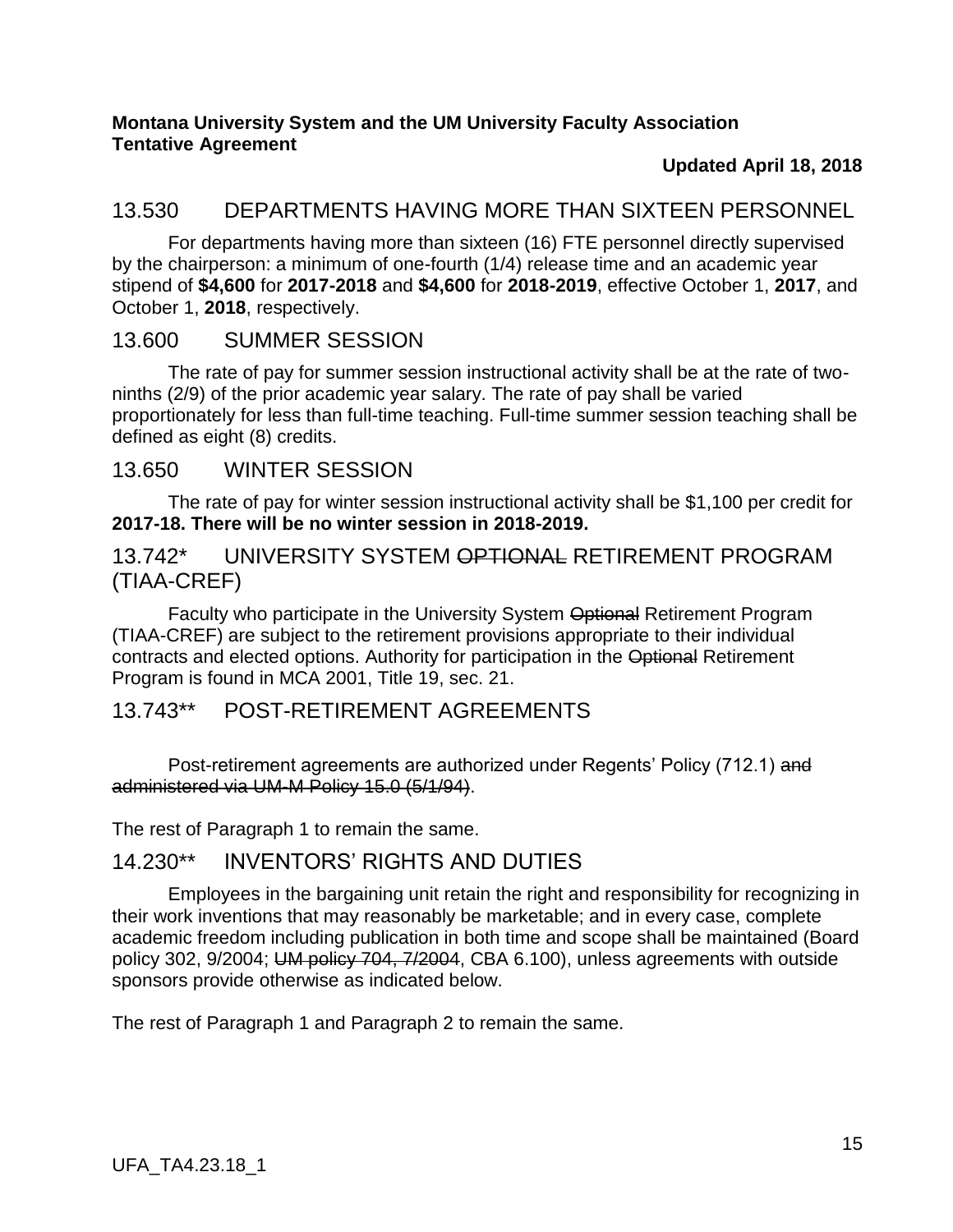#### **Updated April 18, 2018**

## <span id="page-15-0"></span>14.250\*\* PROSECUTION OF PATENTS

1. **Time Limits**: In the event that the University deems that a patent should be prosecuted, the prosecution shall be carried out diligently and without expense of any kind to th inventor. The parties to this agreement recognize the need to file the patent application and develop the patent as fast as possible with no abridgement of academic freedom (Board policy 302, 9/2004; UM policy 704, 7/2004; CBA 6.100).

The rest of this bullet point to remain the same.

## <span id="page-15-1"></span>16.200 DEPARTMENTAL CHAIRPERSONS

Bargaining Unit members who are appointed as chairperson or director of the units listed in CBA 10.120 shall be considered chairpersons for the purpose of this contract. **As members of the bargaining unit, chairpersons are represented by the UFA. Chairfaculty conflict shall be treated as faculty-faculty conflict and addressed as described in CBA 11.010 unless the conflict relates to a chair's administrative duties (CBA 10.240 and 16.220) or to a grievance (CBA 19.400). All units listed in section 10.120 shall have a chairperson (regardless of specific title) who fulfills the chairperson's role described in CBA 16.220 and 10.000 of this contract.**

## <span id="page-15-2"></span>18.300\*\* CAUSES FOR DISCIPLINE OR DISCHARGE

The employer may discipline or discharge employees for the following causes:

- 1. conviction of a felony or of a crime involving moral turpitude during the period of employment at the institution or the willful concealment of such crime in making application for employment;
- 2. conviction of theft of University property or property in the custody of the University;
- 3. fraud or deliberate misrepresentation of professional preparation, accomplishment or experience in connection with initial hiring or in the submission of materials for evaluation for promotion, tenure or salary adjustment purposes;
- 4. plagiarism in professional papers or reports, or deliberate falsification of University records;
- 5. deliberate failure by the faculty member engaged in private consulting to inform his/her client that the faculty member is acting as a private consultant and not as a representative of The University of Montana;
- 6. violation of the conflict of interest provisions of this contract;
- 7. exploiting or abusing students or employees, including sexual harassment as defined by University **the UM** Policy in effect at the time of this agreement **(UM Policy 707, revised 5/1/2017)**(Personnel Policy 406.5.1);
- 8. failure to carry out the responsibilities of a faculty member as defined in Article 6.200;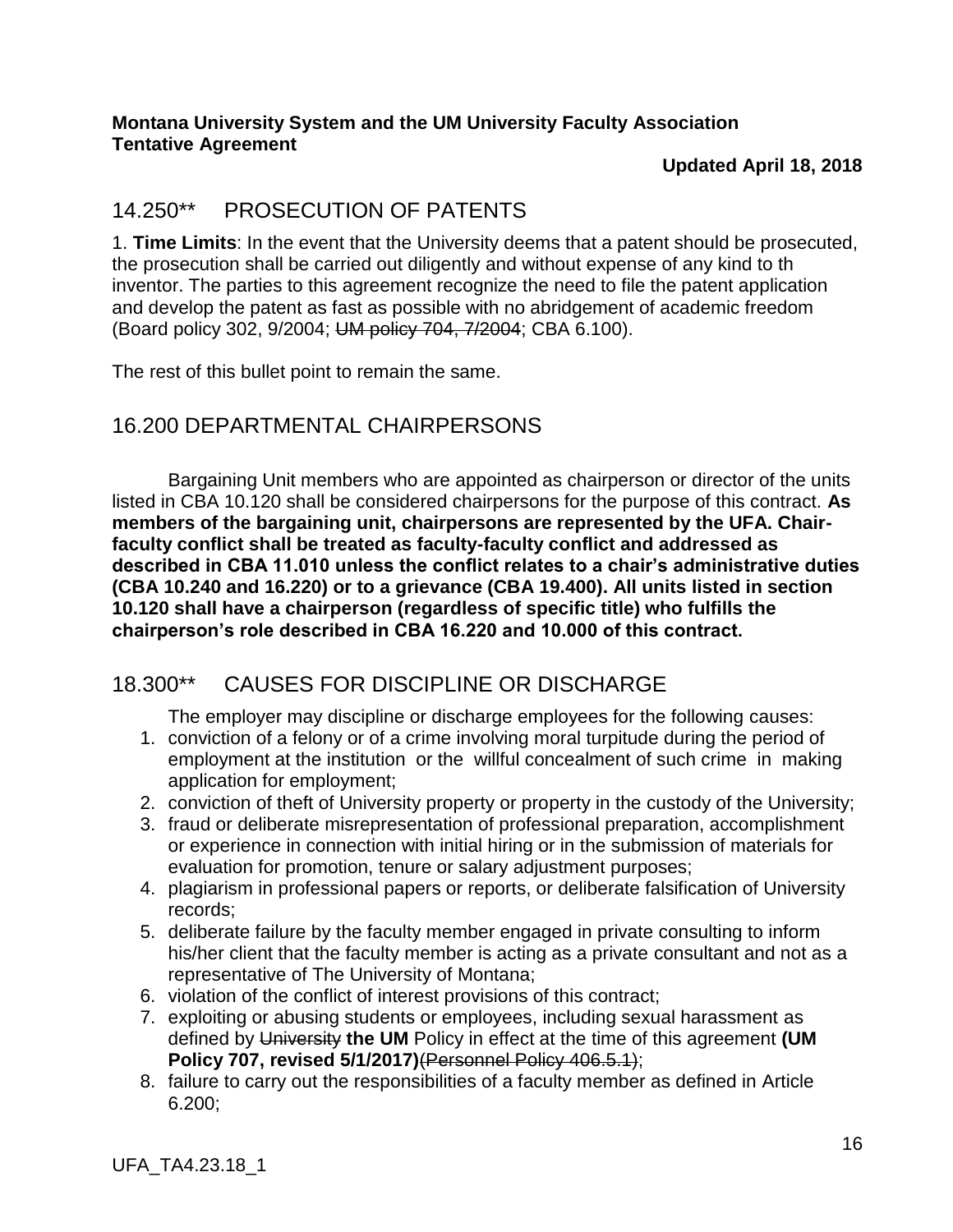#### **Updated April 18, 2018**

9. violation of University policies "Drug-Free Workplace" (**UM Policy 710, revised 7/27/2016**Personnel Policy 406.1, adopted 7/1/89), or **"Responsible Conduct of Research" (UM Policy 400, revised 10/13/2017)** Scientific Misconduct" (Personnel Policy 701, adopted 08/30/99), required by federal law as a condition of receiving federal funding.

### <span id="page-16-0"></span>**Appendix A – Memorandum of Understanding on Joint Task Force to Review CBA Retrenchment Provisions**

**The University Faculty Association (UFA) and the Administration (ADM) agree to review the collective bargaining agreement's provisions on retrenchment for programmatic and financial reasons. The goal of this review is to reach shared recommendations for revisions to the retrenchment provisions that may better serve the interests of the collective faculty and university programs. The UFA and ADM shall form a task force with representative members in equal number to examine current contract language and concepts for possible contract improvements. The task force shall strive to reach recommendations in time for the collective bargaining cycle for the Fiscal Year 2020-21 biennial contract term. In the event shared recommendations are reached by the task force, they shall be presented to the UFA and ADM collective bargaining teams for possible incorporation into the contract negotiations, which shall be subject to ratification and approval by the UFA membership and the Board of Regents. In the event that shared recommendations are not reached, both UFA and ADM reserve the right to submit related bargaining proposals in accordance with Montana's public employee collective bargaining statute.**

### <span id="page-16-1"></span>**Appendix B--Memorandum of Understanding on the Application Procedure for 2017-2018 Outstanding Performance Awards for Non-Tenurable Faculty**

**Outstanding Performance Awards are intended to reward excellence in the performance of non-tenure track faculty. The procedures outlined below apply to awards given during fiscal year 2018 only. Awards given during fiscal year 2019 will follow the normal faculty evaluation process.**

**For awards given during FY 18, applicants shall submit documentation providing evidence of outstanding performance and current mailing address to unit chairs by May 8, 2018. Chairs will submit their recommendations to Deans by May 15, 2018. Chairs shall rank any multiple Outstanding Performance Award recommendations within their respective units. Deans will rank applicants based on the provided documentation, the Chair's recommendation, and their own assessment based on the general faculty evaluation procedures established in CBA article 10.000. Deans**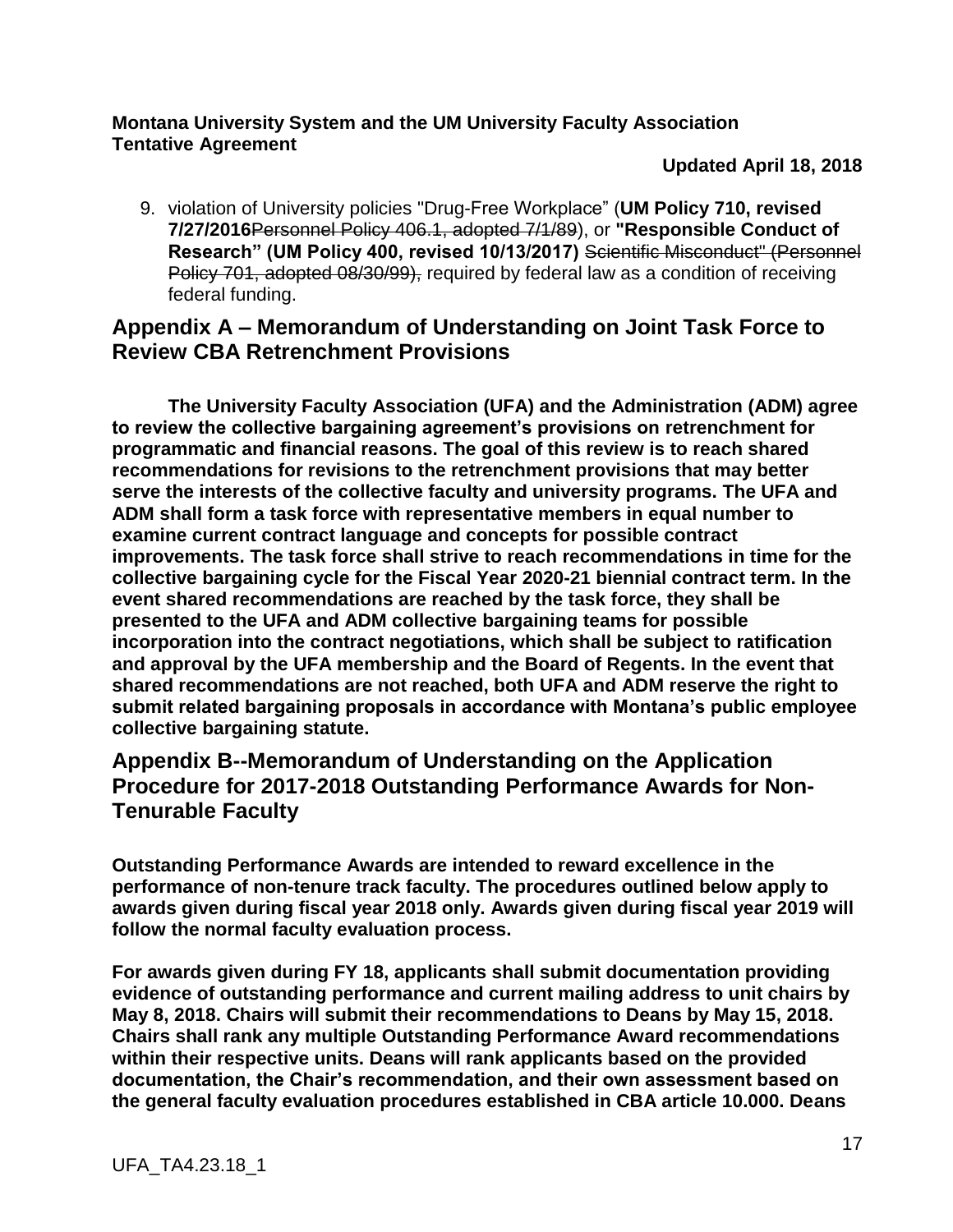**Updated April 18, 2018**

**shall forward their rankings to the Provost by May 22, 2018, who will make the final decision on the granting of awards, by June 1, 2018.** 

**Outstanding Performance Awards for FY 18 will be paid via special check during summer 2018 sent to the mailing address applicants provide.**

**This Memorandum of Understanding expires June 30, 2018.** 

### <span id="page-17-0"></span>**Appendix C--Memorandum of Agreement on Use of Moodle for Faculty Evaluation (2017-2021)**

INTRODUCTION

In an effort to create efficiencies related to faculty evaluation (UFA CBA 10.000), the Office of the Provost conducted a pilot project in 2013-2014 whereby the School of Art faculty submitted their IPRs for review on Moodle and the different evaluators reviewed these IPRs using Moodle. All involved in this pilot project (the School of Art Director, FEC Chair, Administrative Associate, Dean and Provost) reported to the UFA in the spring 2014 that using Moodle had facilitated the IPR submission and review processes for all involved and had a very positive effect on how faculty evaluations were conducted within that unit. The Office of the Provost and UFA agreed that the pilot project should be extended to a few more departments to verify whether electronic IPR submissions via Moodle would create the same type of efficiencies for other academic units.

The extended pilot project took place in 2014-2015 with participation from the following academic units: the Division of Biological Sciences and Department of Communication Studies in the College of Humanities & Sciences; the Department of Curriculum & Instruction in the PJW College of Education & Human Sciences; the Department of Management Information Systems in the School of Business Administration; and the Department of Applied Computing & Engineering Technology in Missoula College. The School of Art undertook a second year of electronic IPR submissions in 2014-15 as well. A majority of the units that participated in the extended pilot project reported to the Office of the Provost that they found electronic IPR submissions to increase efficiencies in their faculty evaluation processes.

The Office of the Provost shared the results of a survey conducted with those involved in the extended pilot in late August 2015, and asked that the UFA consider making electronic IPR submission via Moodle an option to all academic units on campus. The UFA accepted this proposal and requested that this Memorandum of Agreement be created in order to clearly set out the conditions by which UM academic units can choose to use Moodle for electronic submission and review of faculty IPRs as part of their faculty evaluation processes, starting in 2015-2016.

#### REQUIREMENTS

The Office of the Provost and the UFA agree that UM academic units can choose to